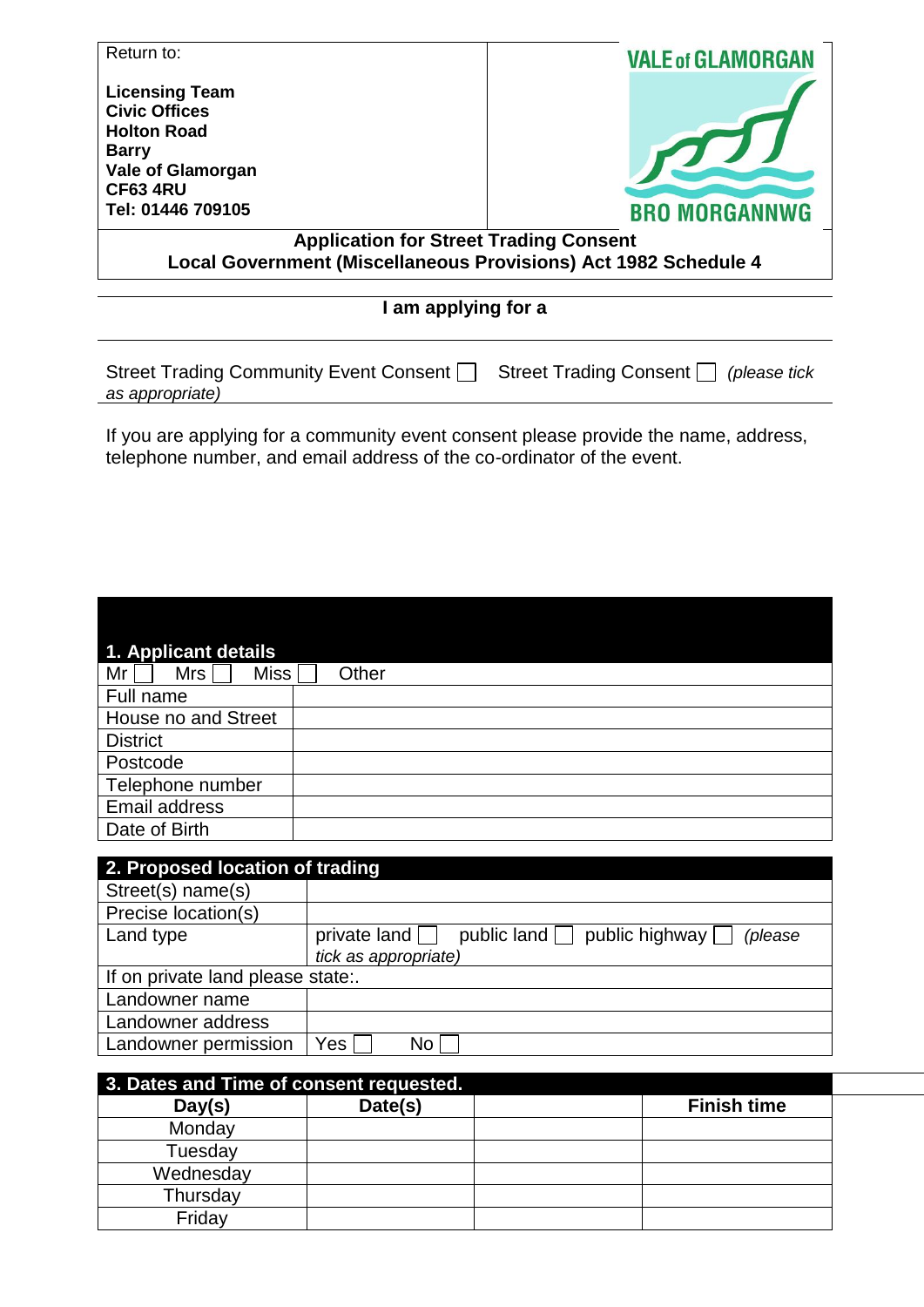**4. Please specify the types of goods you wish to sell.** 

**If you are selling alcohol you must have a separate authorisation from the Council. Please provide details of the Temporary Event Notice or Premises Licence in force:**

| 5. Method of street trading (please also state registration number where applicable) |         |       |          |               |  |
|--------------------------------------------------------------------------------------|---------|-------|----------|---------------|--|
| Van                                                                                  | Vehicle | Stall | Tricycle | <b>Barrow</b> |  |
| Other (please specify)                                                               |         |       |          |               |  |
| 6. Dimensions of area to be used                                                     |         |       |          |               |  |
| Length                                                                               | Width   |       | Height   |               |  |
| 7. Please provide details of any awning, covering or storage facility to be used.    |         |       |          |               |  |

| 8. Food traders ONLY must complete this section |  |     |    |                 |
|-------------------------------------------------|--|-----|----|-----------------|
| Are you registered to sell food                 |  | Yes | No |                 |
| If yes, you must provide the following details: |  |     |    |                 |
| Date of registration                            |  |     |    |                 |
| Council which issued                            |  |     |    |                 |
| Registration                                    |  |     |    |                 |
| <b>Exact Name under</b>                         |  |     |    | (if applicable) |
| which business/person                           |  |     |    |                 |
| registered                                      |  |     |    |                 |
| Address under which                             |  |     |    |                 |
| business/person                                 |  |     |    |                 |
| registered                                      |  |     |    |                 |
| <b>Current Food hygiene</b>                     |  |     |    |                 |
| rating e.g. the number                          |  |     |    |                 |
| 1-5 issued to the                               |  |     |    |                 |
| business                                        |  |     |    |                 |

| 9. Please specify details on the following: (food traders only)                 |
|---------------------------------------------------------------------------------|
| Arrangements for the washing and drying of hands;                               |
| Sanitary arrangements:                                                          |
| Changing facilities:                                                            |
| Provision for cleaning and disinfecting work utensils and equipment:            |
| Arrangements for supply of wholesome water:                                     |
| Arrangements for the disposal of used water:                                    |
| Arrangements for maintaining / monitoring suitable food temperature conditions: |
| Details of any instruction and/or training in food hygiene matters:             |
| Details of availability of fire extinguisher(s):                                |
|                                                                                 |

**10. Information in support of the application**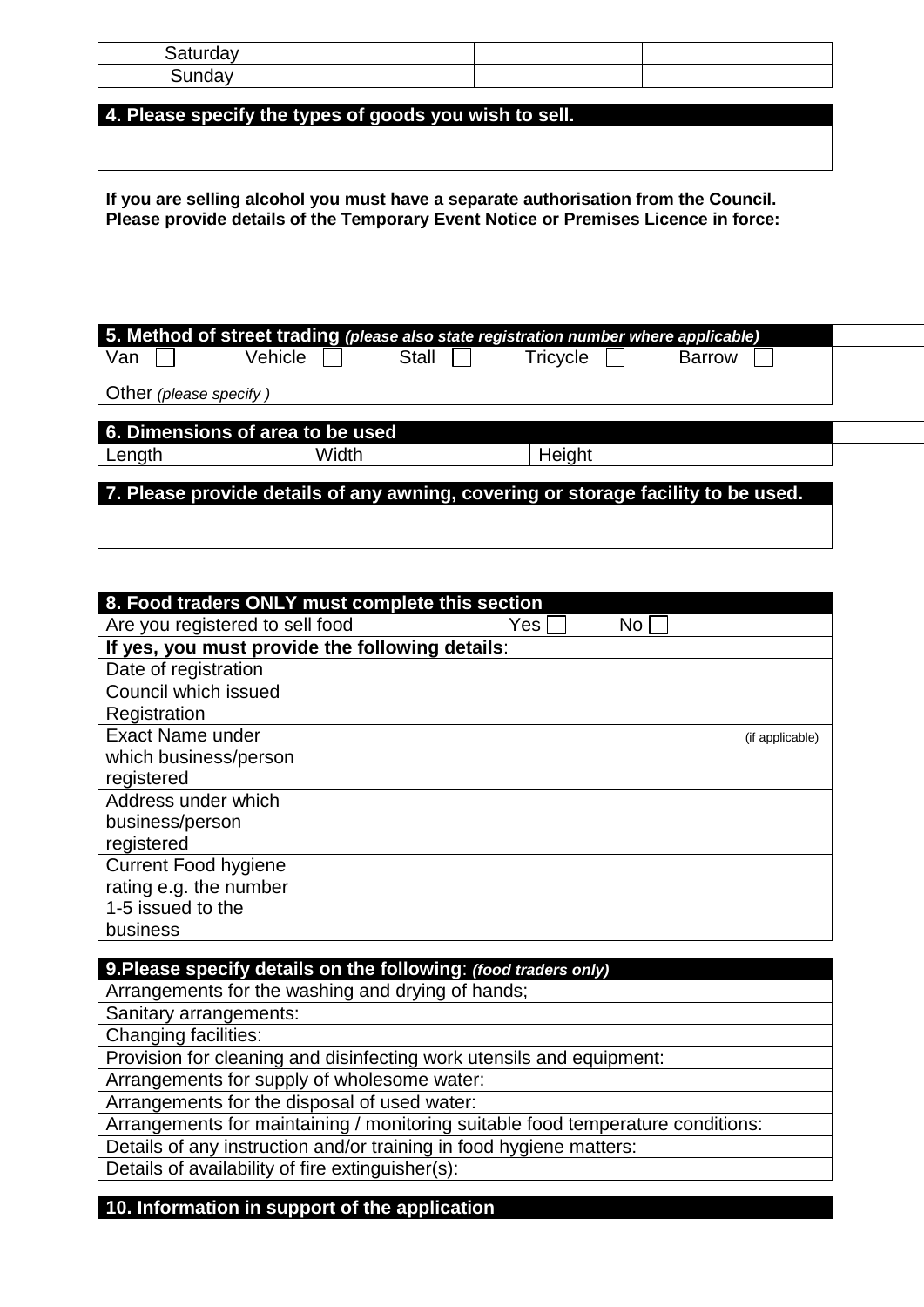| Do you hold or have you held a street trading consent/licence in any other district?                                                                                                                                |  |  |  |  |
|---------------------------------------------------------------------------------------------------------------------------------------------------------------------------------------------------------------------|--|--|--|--|
| Do you have the right to live and work in the United Kingdom Yes<br>No L                                                                                                                                            |  |  |  |  |
| Yes<br>No<br>Do you intend to use liquefied petroleum gas or any other fuel?<br>If yes, please specify.                                                                                                             |  |  |  |  |
| Please give details of arrangements you intend to make to prevent the deposit in the<br>street of solid or liquid refuse and the discharge of any water to the street surface or to<br>the surface of water drains. |  |  |  |  |
| Do you intend to employ persons other than yourself on the pitch?<br>No<br>Yes<br>If yes, please provide name and address:                                                                                          |  |  |  |  |
| Please complete a disclosure of convictions form for each person working under<br>the street trading consent.                                                                                                       |  |  |  |  |

I declare that to the best of my knowledge and belief, the answers given are true. If a consent is granted I undertake to pay the appropriate fee and comply with the conditions attached the consent and also comply with any applicable legislation and to any orders made there under.

Please see our privacy statement on how we process your personal data:

[http://www.valeofglamorgan.gov.uk/en/working/adult\\_and\\_community\\_learning/Vale-](http://www.valeofglamorgan.gov.uk/en/working/adult_and_community_learning/Vale-Courses/Website-privacy-notice.aspx)[Courses/Website-privacy-notice.aspx](http://www.valeofglamorgan.gov.uk/en/working/adult_and_community_learning/Vale-Courses/Website-privacy-notice.aspx)

**Signed…………………………………………………….. Date**

**Print name**

This form is available in Welsh / Mae'r ffurflen hon ar gael yn Gymraeg